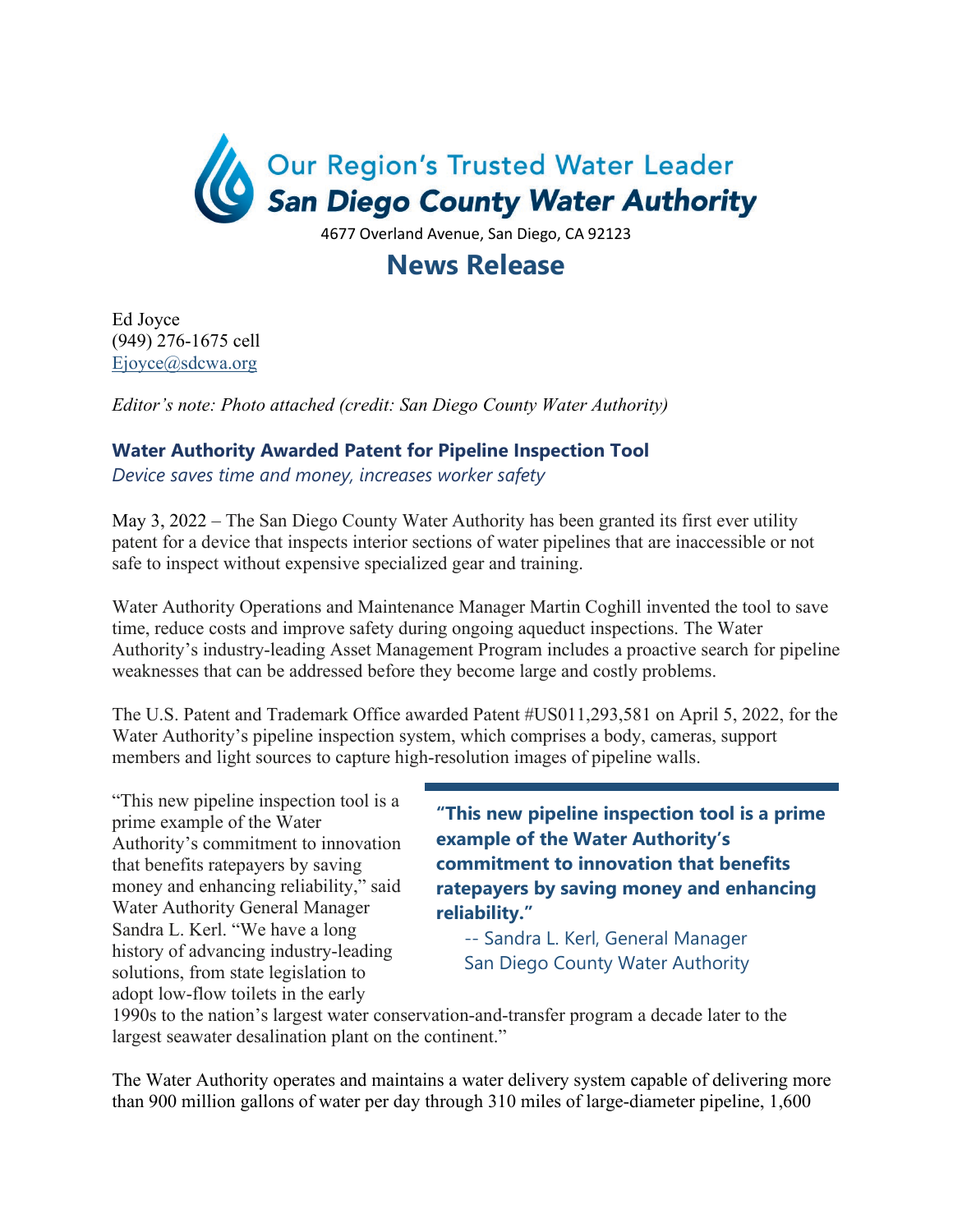aqueduct-related structures, and approximately 100 metering/flow control facilities. It also includes a state-of-the-art water treatment plant, hydroelectric facilities, pump stations, flow regulatory structures, and reservoirs that store water for emergencies and dry years.

The Water Authority uses a combination of technologies for monitoring pipelines, including electromagnetic scanning, which detects and locates damaged areas within pipeline walls, and real-time acoustic fiber-optic monitoring, which can detect and locate distressed pipelines while they are in service. The technology invented by Coghill is just a small part of an expansive toolkit.

The Water Authority applied for the patent on June 13, 2019, and spent nearly three years completing the complex process. The patent assigns the intellectual property rights to the Water Authority, allowing it to freely use the technology and share it with other water utilities that might also benefit from its use.

The inspection tool uses commercially available lightweight adventure cameras and lights that are arranged in a unique way on a chassis that moves through pipelines that are 4 to 9 feet in diameter, said Coghill, who has worked for the agency since 2013.

"This technology was created in-house out of necessity to improve safety while inspecting steep portions of our aqueduct," said Coghill. "The array of multiple cameras enables high-resolution imaging, and the unique design keeps the cameras oriented in the correct position relative to the pipe."

Coghill said the camera array can also be added to any existing pipeline assessment equipment and offers much higher resolution than traditional CCTV. In addition to inspecting unsafe and inaccessible portions of pipelines, the tool's design means the Water Authority no longer needs to use specialized third-party rope support crews to assist with pipe inspections. A bonus feature of the device is the ability to stitch the video files together for an immersive 360-degree virtual reality experience. He said it's always fun to take people into the pipe by just putting on VR goggles.

The Water Authority will continue to use its patented technology to benefit water ratepayers and the safety of employees.

The complete patent is posted on the U.S Patent and Trademark Office website: [https://bit.ly/3vGEk0I.](https://bit.ly/3vGEk0I)

# # #

*The San Diego County Water Authority sustains a \$240 billion regional economy and the quality of life for 3.3 million residents through a multi-decade water supply diversification plan, major infrastructure investments and forward-thinking policies that promote fiscal and environmental responsibility. A public agency created in 1944, the Water Authority delivers wholesale water supplies to 24 retail water providers, including cities, special districts and a military base.*